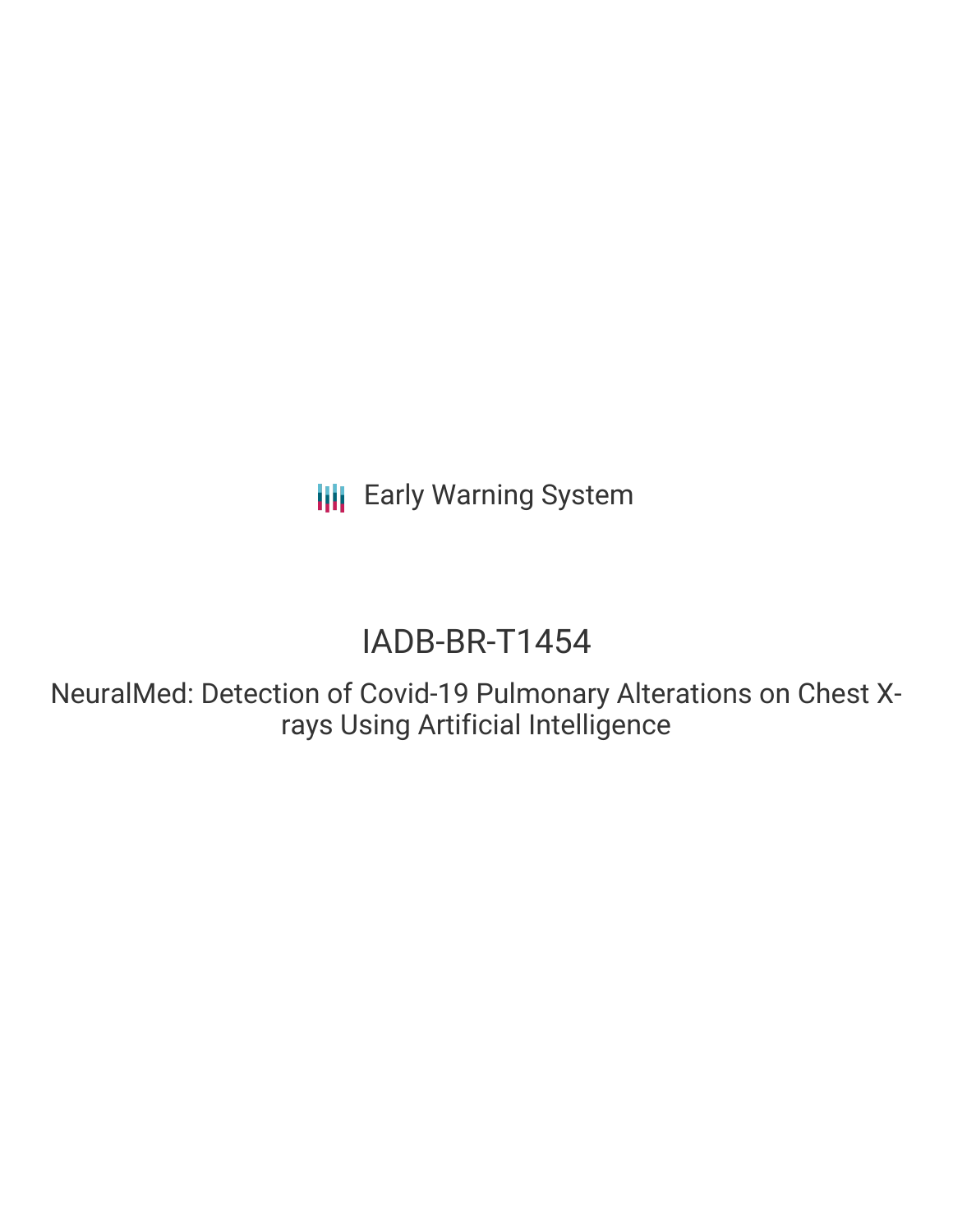

#### Early Warning System NeuralMed: Detection of Covid-19 Pulmonary Alterations on Chest X-rays Using Artificial Intelligence IADB-BR-T1454

#### **Quick Facts**

| <b>Countries</b>               | <b>Brazil</b>                          |
|--------------------------------|----------------------------------------|
| <b>Financial Institutions</b>  | Inter-American Development Bank (IADB) |
| <b>Status</b>                  | Active                                 |
| <b>Bank Risk Rating</b>        | U                                      |
| <b>Voting Date</b>             | 2020-06-12                             |
| <b>Borrower</b>                | Government of Brazil                   |
| <b>Sectors</b>                 | <b>Education and Health</b>            |
| <b>Investment Type(s)</b>      | Grant                                  |
| <b>Investment Amount (USD)</b> | $$0.07$ million                        |
| <b>Project Cost (USD)</b>      | $$0.13$ million                        |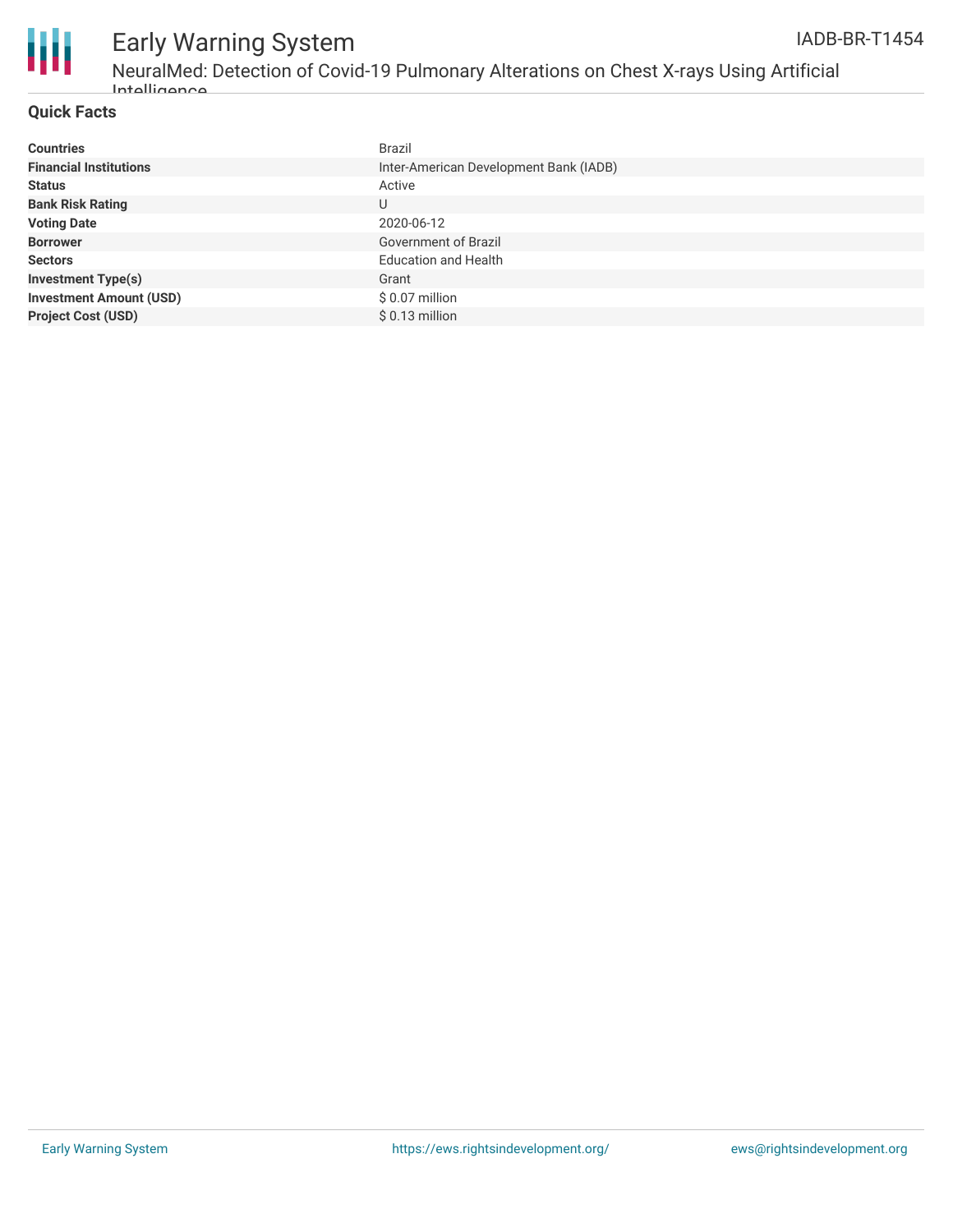

## Early Warning System NeuralMed: Detection of Covid-19 Pulmonary Alterations on Chest X-rays Using Artificial Intelligence

### **Project Description**

The goal of this operation is to use artificial intelligence models based on deep learning to analyze chest X-ray images to better and accurately detect pulmonary changes in patients with suspected Covid-19.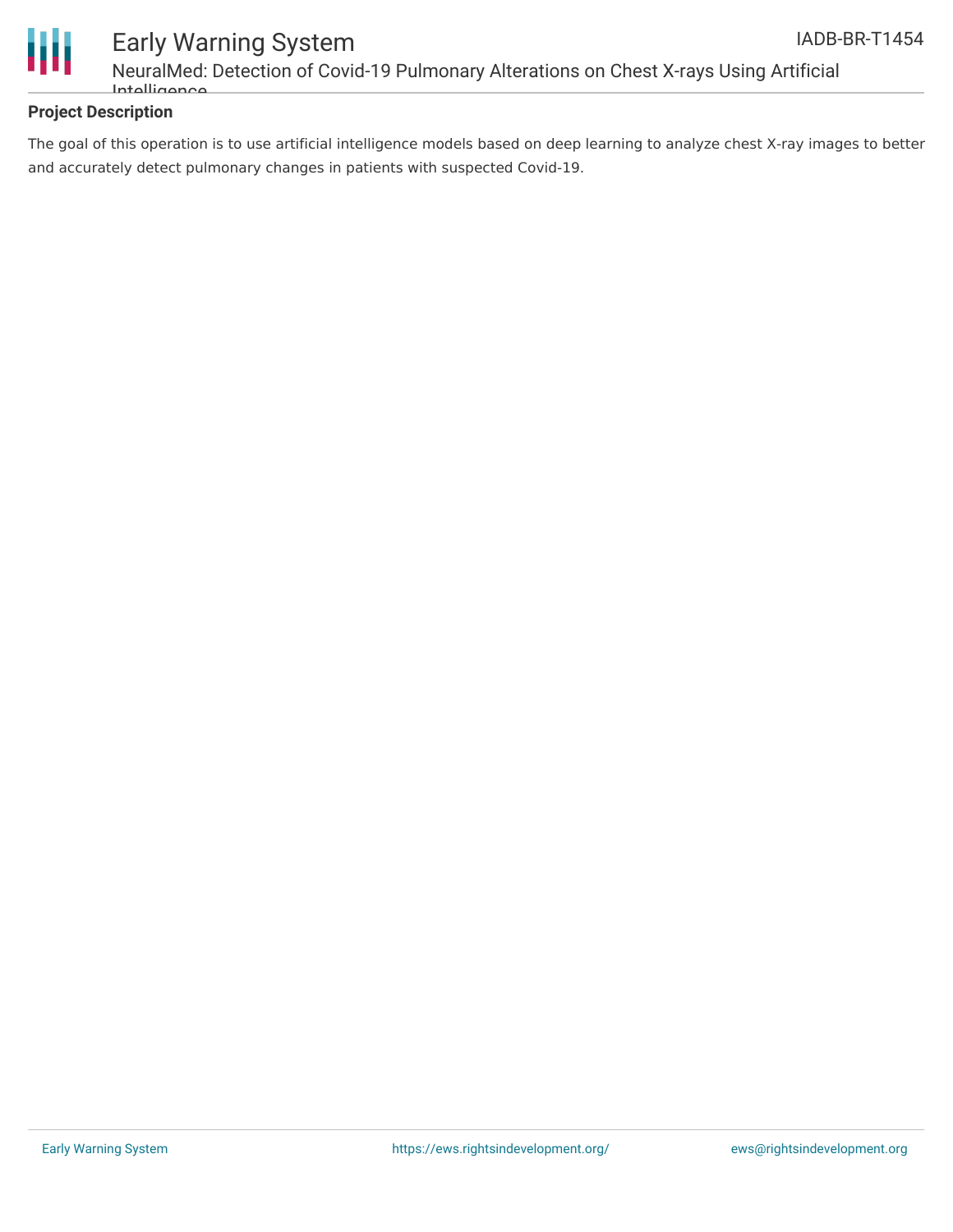

## Early Warning System NeuralMed: Detection of Covid-19 Pulmonary Alterations on Chest X-rays Using Artificial Intelligence

#### **Investment Description**

• Inter-American Development Bank (IADB)

The country's counterpart ammount to USD USD 58,000